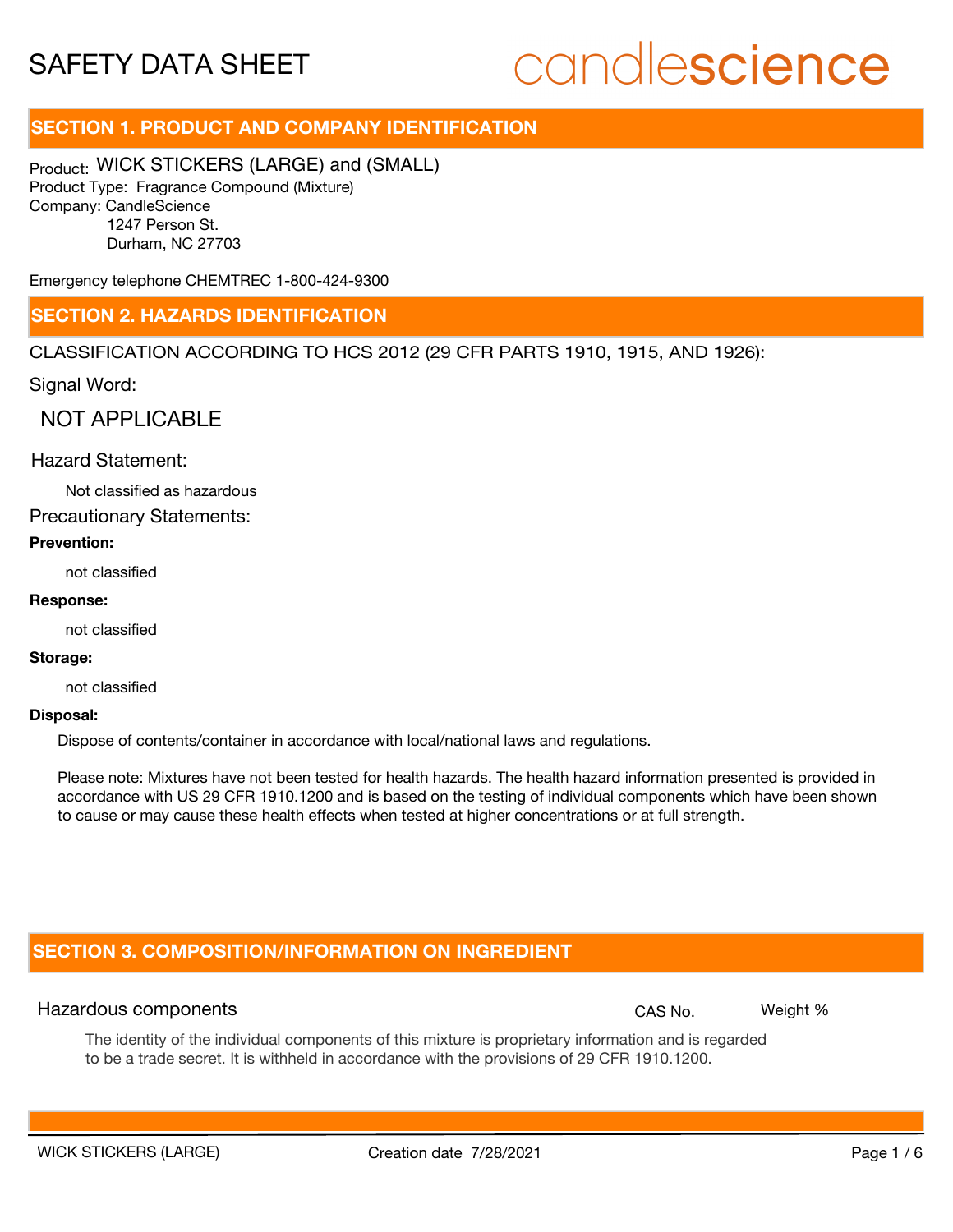## candlescience

### **SECTION 4. FIRST AID MEASURES**

Inhalation:

not classified

Skin contact:

not classified

Eye contact:

not classified

Ingestion:

not classified

Most important symptoms:

not classified

Indication of immediate medical attention:

not classified

General information:

not classified

### **SECTION 5. FIREFIGHTING MEASURES**

### Suitable extinguishing media:

Foam, carbon dioxide, or dry chemical.

### Unsuitable extinguishing media:

Avoid use of water in extinguishing fires.

### Specific hazards:

During fire, gases hazardous to health may be formed. Do not allow run-off from fire fighting to enter drains or water courses.

### Special fire fighting procedures:

Wear self-contained breathing apparatus for firefighting. Move containers from fire area if it can be done safely. Use water spray jet to protect personnel and to cool endangered containers.

### **SECTION 6. ACCIDENTAL RELEASE MEASURES**

### Personal precautions, protective equipment and emergency procedures:

Evacuate personnel to safe areas. Remove all sources of ignition. Ensure adequate ventilation. Keep people away from and upwind of spill/leak. Wear appropriate protective equipment and clothing during clean-up.

### Environmental precautions:

Do not allow to enter into soil/subsoil. Do not allow to enter into surface water or drains. Dispose of in accordance with local regulations. Local authorities should be advised if significant spillage cannot be contained.

### Methods and materials for containment and cleaning up:

Soak up with inert absorbent material (e.g. sand, silica gel, vermiculite). Keep in suitable and closed containers for disposal. Clean contaminated floors and objects thoroughly while observing environmental regulations.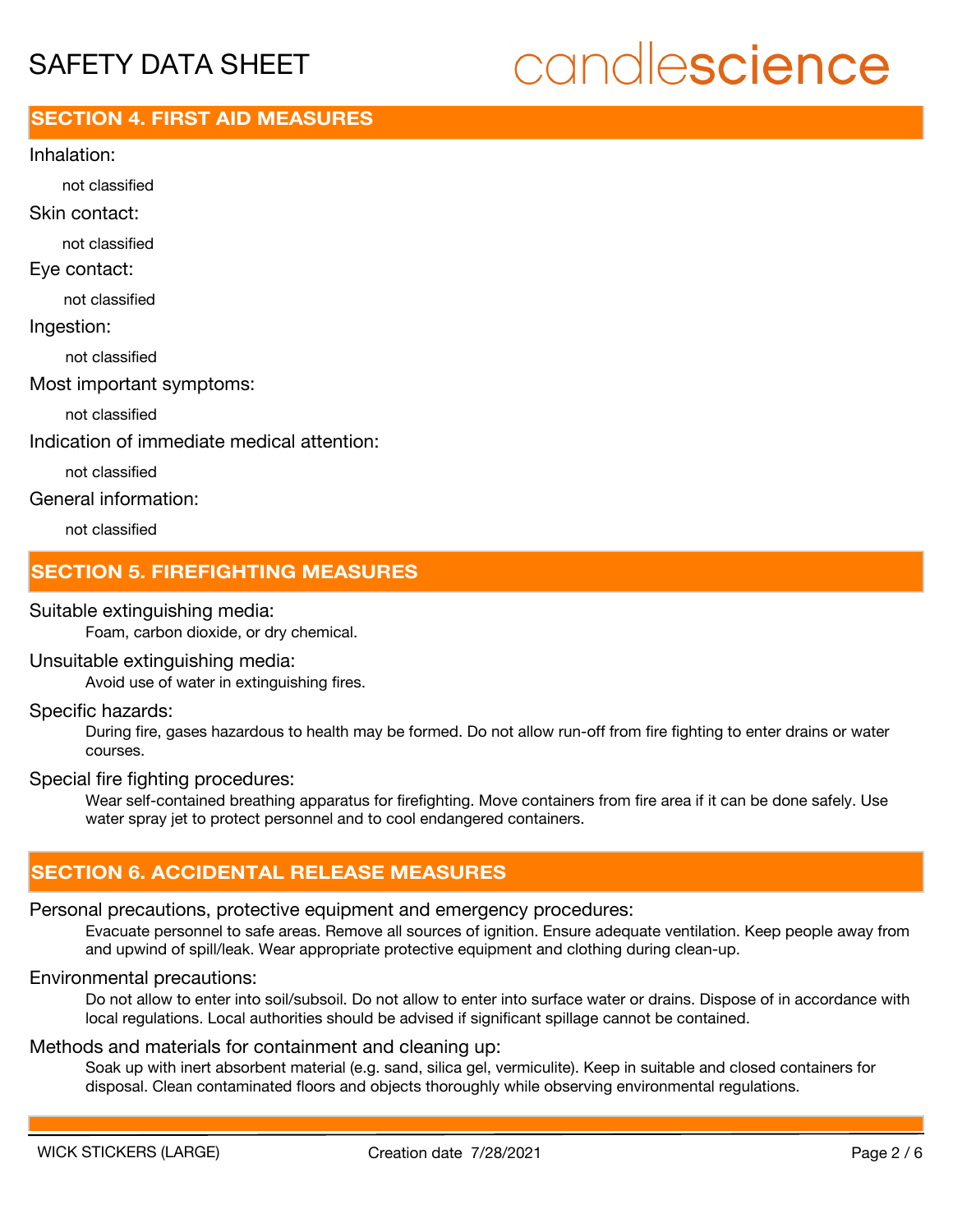## candlescience

### **SECTION 7. HANDLING AND STORAGE**

### Precautions for safe handling:

Avoid contact with skin and eyes. Avoid prolonged inhalation of vapors. Wash hands and other exposed areas with mild soap and water before eating, drinking or smoking and when leaving work. Handle in accordance with good industrial hygiene and safety practices.

### Conditions for safe storage, including any incompatibilities:

Store in tightly closed and upright container in a cool, dry, ventilated area. Store away from light, heat, and sources of ignition.

### **SECTION 8. EXPOSURE CONTROLS/PERSONAL PROTECTION**

### Exposure Guidelines:

### Appropriate Engineering Controls:

### **Ventilation:**

Use engineering controls to maintain airborne levels below exposure limit requirements or guidelines. If there are no applicable exposure limit requirements or guidelines, use only with adequate ventilation. Local exhaust ventilation may be necessary for some operations.

### Personal Protective Equipment:

### **Eye protection:**

Ensure that eyewash stations and safety showers are close to the workstation location. Chemical resistant goggles must be worn.

### **Hand protection:**

Wear chemical resistant gloves suitable for this material as determined by a hazard assessment. Gloves should be discarded and replaced if there is any indication of degradation or chemical breakthrough.

### **Skin and body protection:**

Wear protective clothing suitable for this material as determined by a hazard assessment.

### **Respiratory protection:**

Respiratory protection should be worn when workplace exposures exceed exposure limit requirements or guidelines. If there are no applicable exposure limits or guidelines, use an approved respirator where there is a potential for adverse effects, including but not limited to respiratory irritation or odor, where indicated or required by the exposure assessment. Selection of air-purifying or positive-pressure supplied air will depend on the results of the exposure assessment which includes an evaluation of the specific operations and the actual or potential airborne concentrations. The type of cartridge or filter to be used must be selected and approved for the chemical, class, or classes of chemicals likely to be encountered in the workplace. For emergency conditions, use an approved positive-pressure self-contained breathing apparatus.

### **General hygiene considerations:**

Handle in accordance with good industrial hygiene and safety practice. Remove contaminated clothing and protective equipment before entering eating areas. Wash hands before breaks and immediately after handling the product.

### **SECTION 9. PHYSICAL AND CHEMICAL PROPERTIES**

| Appearance: | solid |
|-------------|-------|
| Color:      | white |
| Odor:       | N/A   |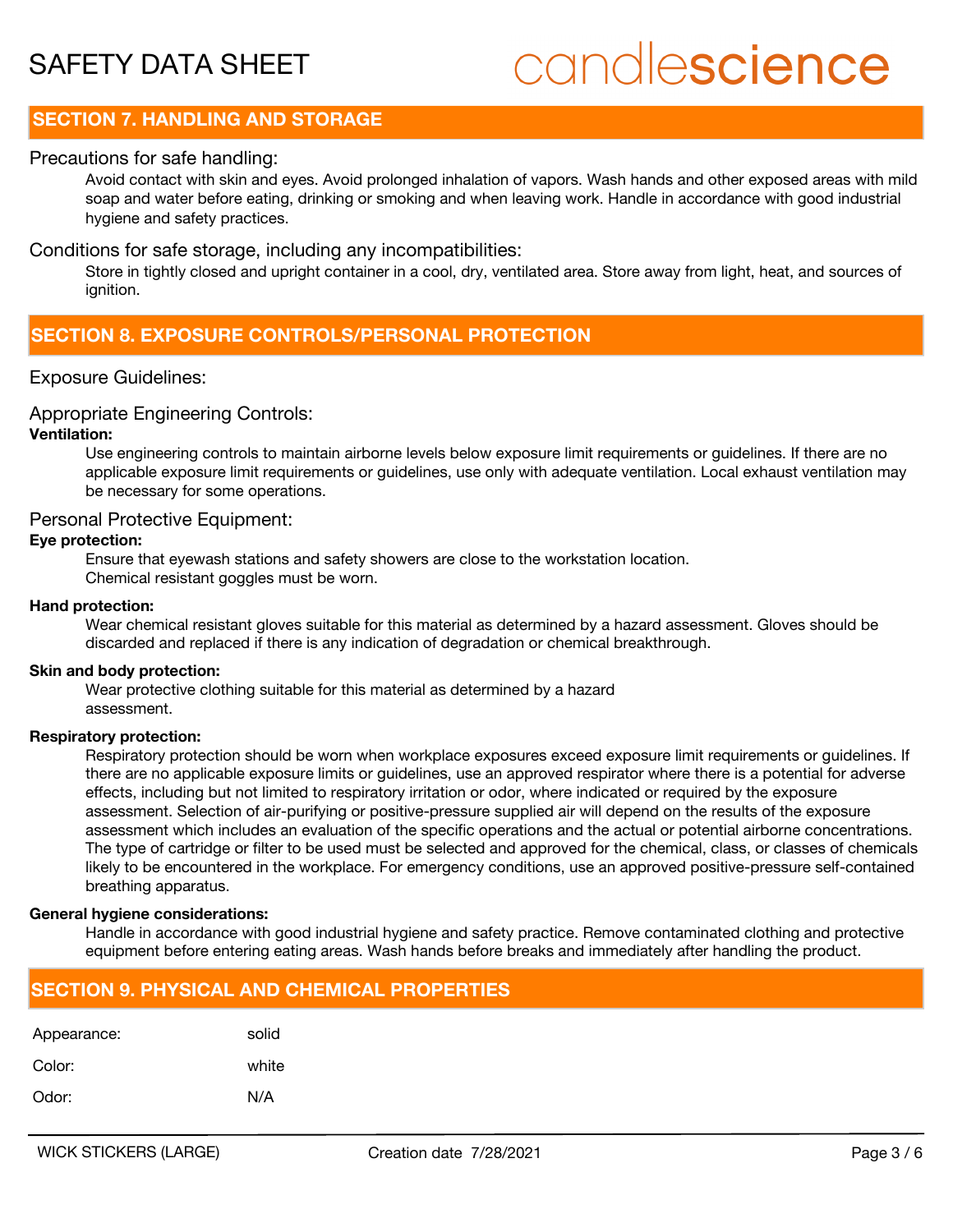| Odor threshold:                               | N/A                                     |
|-----------------------------------------------|-----------------------------------------|
| pH:                                           | N/A                                     |
| Melting point:                                | N/A                                     |
| Boiling point:                                | N/A                                     |
| Flashpoint:                                   | $N/A$ $^{\circ}$ C<br>$N/A$ $\degree$ F |
| Evaporation Rate (Butyl Acetate = 1): $N/A$   |                                         |
| Flammability (solid, gas):                    | N/A                                     |
| Upper lower flammability or explosive limits: | N/A                                     |
| Vapor density (Air=1):                        | N/A                                     |
| Vapor pressure:                               | N/A                                     |
| Specific gravity (H2O=1):                     | N/A                                     |
| Solubility in water:                          | No                                      |
| Solubility in other solvents:                 | N/A                                     |
| Partition coefficient: n-octanol/water:       | N/A                                     |
| Auto-ignition temperature:                    | N/A                                     |
| Decomposition temperature:                    | N/A                                     |
| Kinematic viscosity:                          | N/A                                     |
| Dynamic viscosity:                            | N/A                                     |
| Explosive properties:                         | Not explosive                           |
| Oxidizing properties:                         | Not oxidizing                           |
| Refractive index:                             | N/A                                     |

### **SECTION 10. STABILITY AND REACTIVITY**

### **Chemical stability:**

The product is stable and non-reactive under normal conditions of use, storage and transport.

### **Possibility of hazardous reactions:**

Material is stable under normal conditions.

### **Conditions to avoid:**

Heat, flames and sparks. Temperature extremes and direct sunlight.

### **Incompatible materials:**

Strong oxidizing agents. Strong acids. Strong Bases.

### **Hazardous decomposition products:**

No hazardous decomposition products are known.

### **SECTION 11. TOXICOLOGICAL INFORMATION**

## candlescience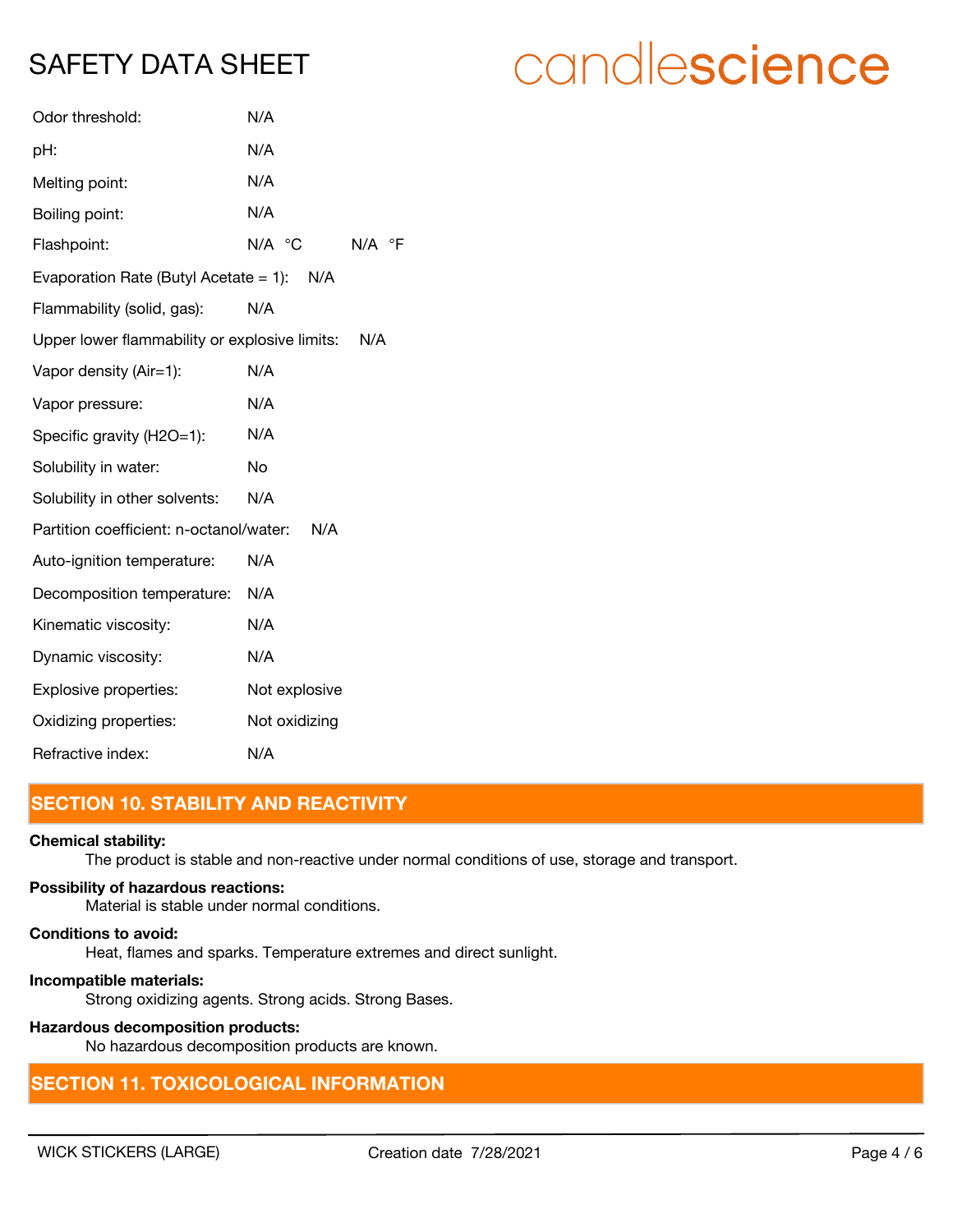# candlescience

**Acute oral toxicity:**

N/A

**Acute dermal toxicity:**

N/A

**Acute inhalation toxicity:**

N/A

### **Skin corrosion/irritation:**

not classified

### **Serious eye damage/eye irritation:**

not classified

### **Respiratory or skin sensitization:**

not classified

### **Mutagenicity:**

No data available to indicate product or any components present at greater than 0.1% are mutagenic or genotoxic.

### **Reproductive toxicity:**

This product is not expected to cause reproductive or developmental effects.

### **Carcinogenicity:**

Not classifiable as to carcinogenicity to humans.

Please note: Mixtures have not been tested for health hazards. The health hazard information presented is provided in accordance with US 29 CFR 1910.1200 and is based on the testing of individual components which have been shown to cause or may cause these health effects when tested at higher concentrations or at full strength.

### **SECTION 12. ECOLOGICAL INFORMATION**

**Ecotoxicity:**

not classified

### **Persistence and Degradability:**

not classified

### **Bioaccumulation:**

not classified

### **Other Adverse Effects:**

not classified

### **SECTION 13. DISPOSAL CONSIDERATIONS**

### **Disposal instructions:**

Collect and reclaim or dispose in sealed containers at licensed waste disposal site. Do not allow this material to drain into sewers/water supplies. Do not contaminate ponds, waterways or ditches with chemical or used container. Dispose